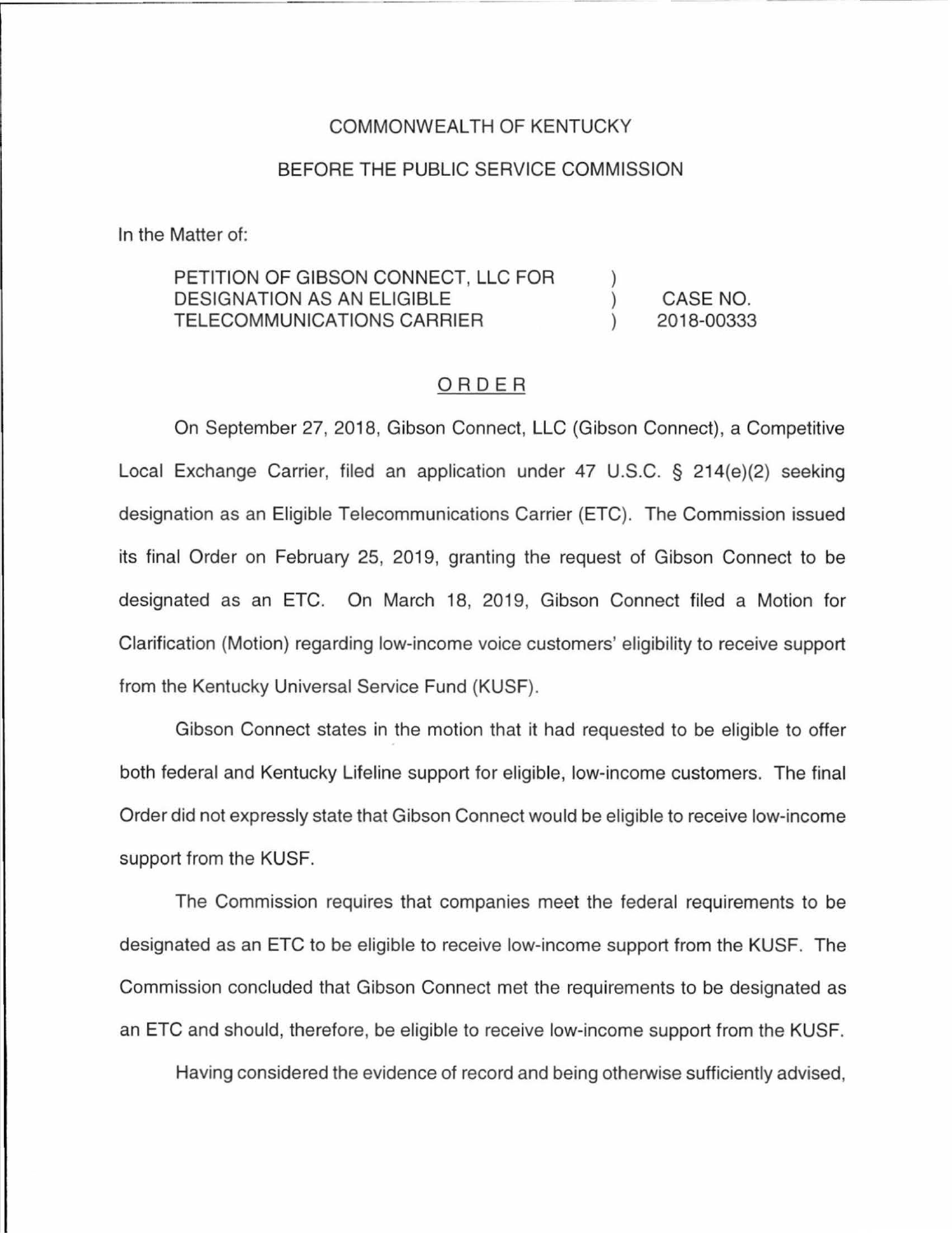the Commission finds that this case should be reopened, Gibson Connect's motion for clarification should be granted, and the February 25, 2019 Order should be amended to reflect that Gibson Connect's designation as an ETC includes receiving Kentucky lowincome support from the KUSF for eligible low-income customers in the census blocks as stated in the application.

IT IS THEREFORE ORDERED that:

- 1. This case is reopened.
- 2. Gibson Connect's motion is granted.

3. Gibson Connect is designated as an ETC for the purpose of receiving lowincome support from the KUSF in the census blocks as stated in the application.

4. All other provisions of the Commission's February 25, 2019 Order that are not in conflict with the terms of this Order shall remain in effect.

5. This case is closed and removed from the Commission's docket.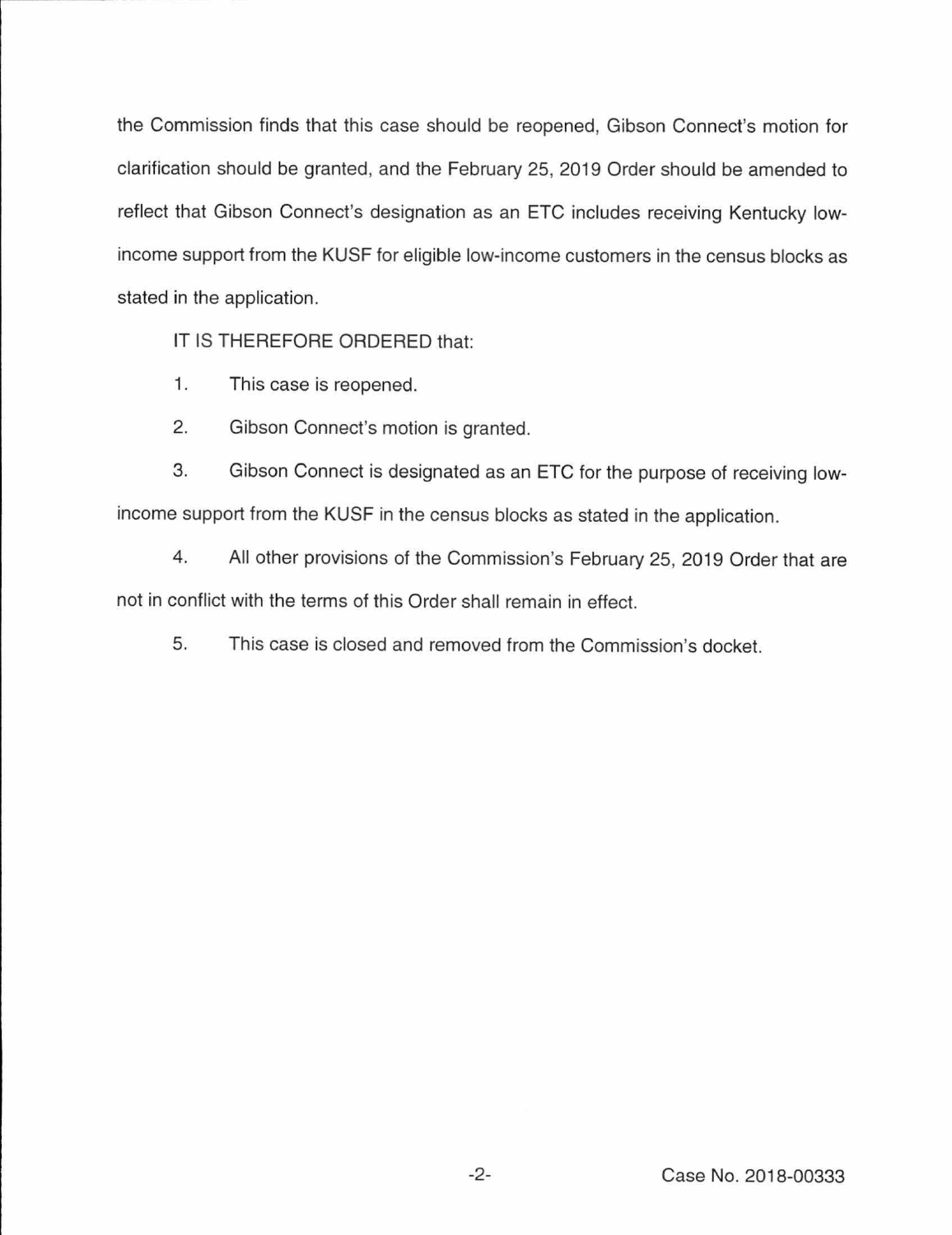By the Commission

| <b>ENTERED</b>                               |
|----------------------------------------------|
| APR 04 2019                                  |
| <b>KENTUCKY PUBLIC</b><br>SERVICE COMMISSION |

ATTEST: FOR Executive Director

Case No. 2018-00333